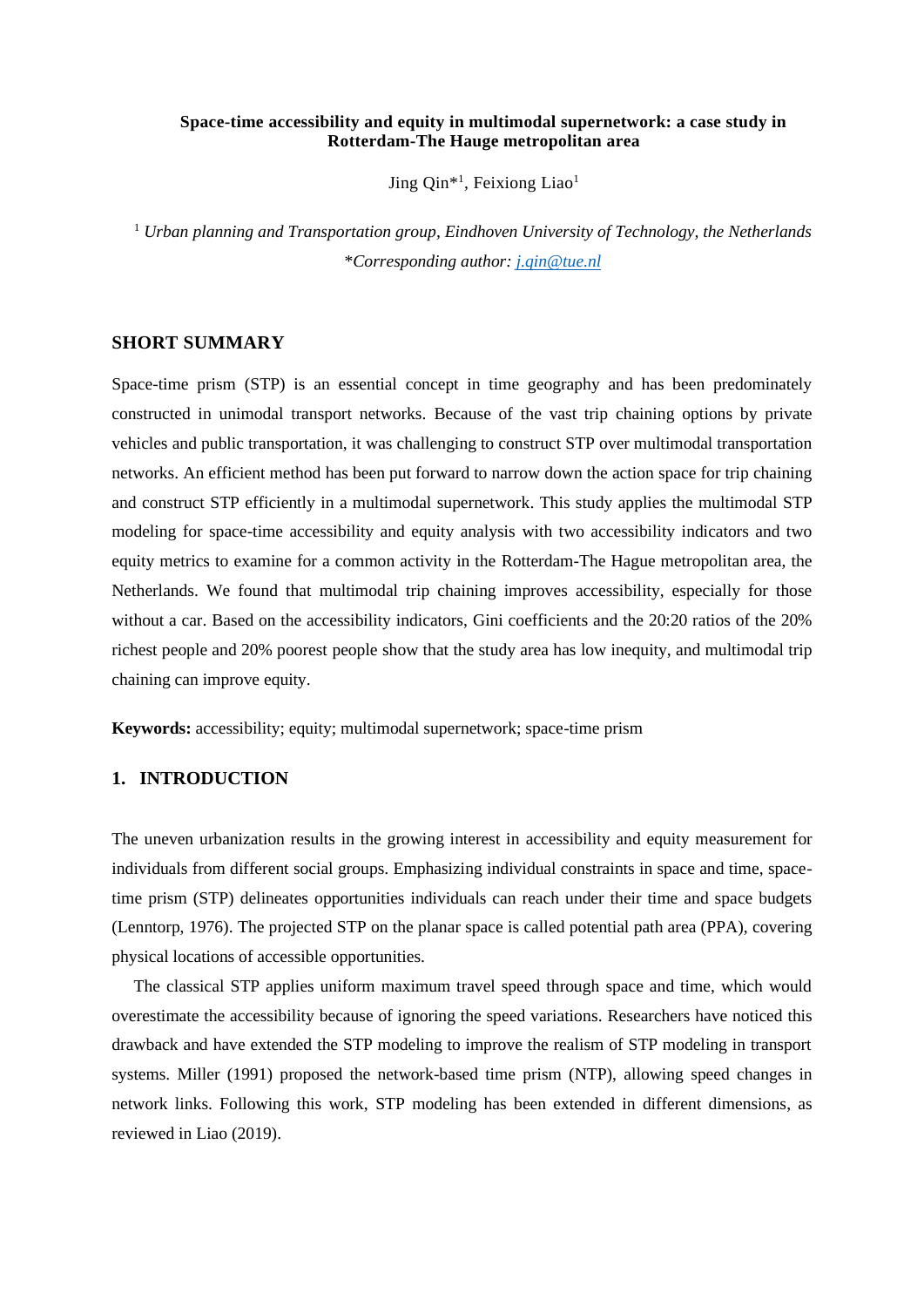Accessibility is defined as the ability for an individual to travel and take part in activities and the time available for activity participation at locations, specifying the importance of space and time in individual accessibility measures (Miller, 2017). Existing literature has extensively examined accessibility, divided into four categories as summarized by Geurs and van Wee (2004). Space-time accessibility is a fundamental indicator of individual mobility underlies equity measures. Equity refers to the proper distribution of resources between diverse social groups. Depending on the equity standard, equity can be categorized into two types: horizontal equity and vertical equity. While vertical equity states that those who need most should get more, horizontal equity requires that resources be equally distributed among the social groups or areas. Gini coefficient has been widely used to measure inequality of income distribution among the population of a country, and the Lorenz curve shows the cumulated income over cumulated population following increased share of income. The Gini coefficient and Lorenz curve are adopted in the transportation field to evaluate equity and social exclusion effects among accessibility (Pritchard et al., 2019). However, some argue that the Gini coefficient is insensitive to the top and bottom of the income spectrum (De Maio, 2007). For that matter, alternative inequality measures, such as the 20:20 ratio, are suggested as a complementary indicator for the Gini coefficient (Liu et al., 2022).

While most space-time accessibility measures in the STP model are restricted to using a single private vehicle (PV), a few studies have attempted to add walking or public transportation (PT) as the complementary mode. Although their works have enhanced the accessibility measures in the STP model towards multimodal transportation systems, the ignorance of flexible trip chaining between PV and PT (PV+PT) still leaves much space for improvement. The enormous trip chaining combinations of PV+PT lead to make it a challenge to measure STP-based accessibility in the multimodal transportation system. Qin and Liao (2021) suggested three incremental strategies to eliminate PV+PT options that contribute little to enlarging STP and PPA in multimodal transportation networks. Their method was proved to be an efficient tool for measuring STP-based accessibility in a multimodal supernetwork.

This paper applies the multimodal STP modeling to evaluate accessibility and equity in a large-scale multimodal transportation network. For the sake of consistency, we adopt the two common accessibility indicators suggested in Qin and Liao (2021) and further incorporate them in two equity metrics, i.e., Gini coefficient and 20:20 ratio, for a common activity. In this short paper, we consider shopping as the primary activity and the Rotterdam-The Hague metropolitan area as the study area using a sample of the real population. The results show that individuals can benefit from the multimodal trip chaining, and those without cars can benefit more than their neighbors. Gini coefficients and 20:20 ratios indicate that the study has low inequity, which can be further improved by the multimodal trip chaining.

The remainder of this paper is organized as follows. Section 2 first briefly introduces the multimodal STP modeling and then formalizes the space-time accessibility equity measures. Section 3 shows the results of the case study. Section 4 concludes the paper with a summary of the contributions and plans for future work.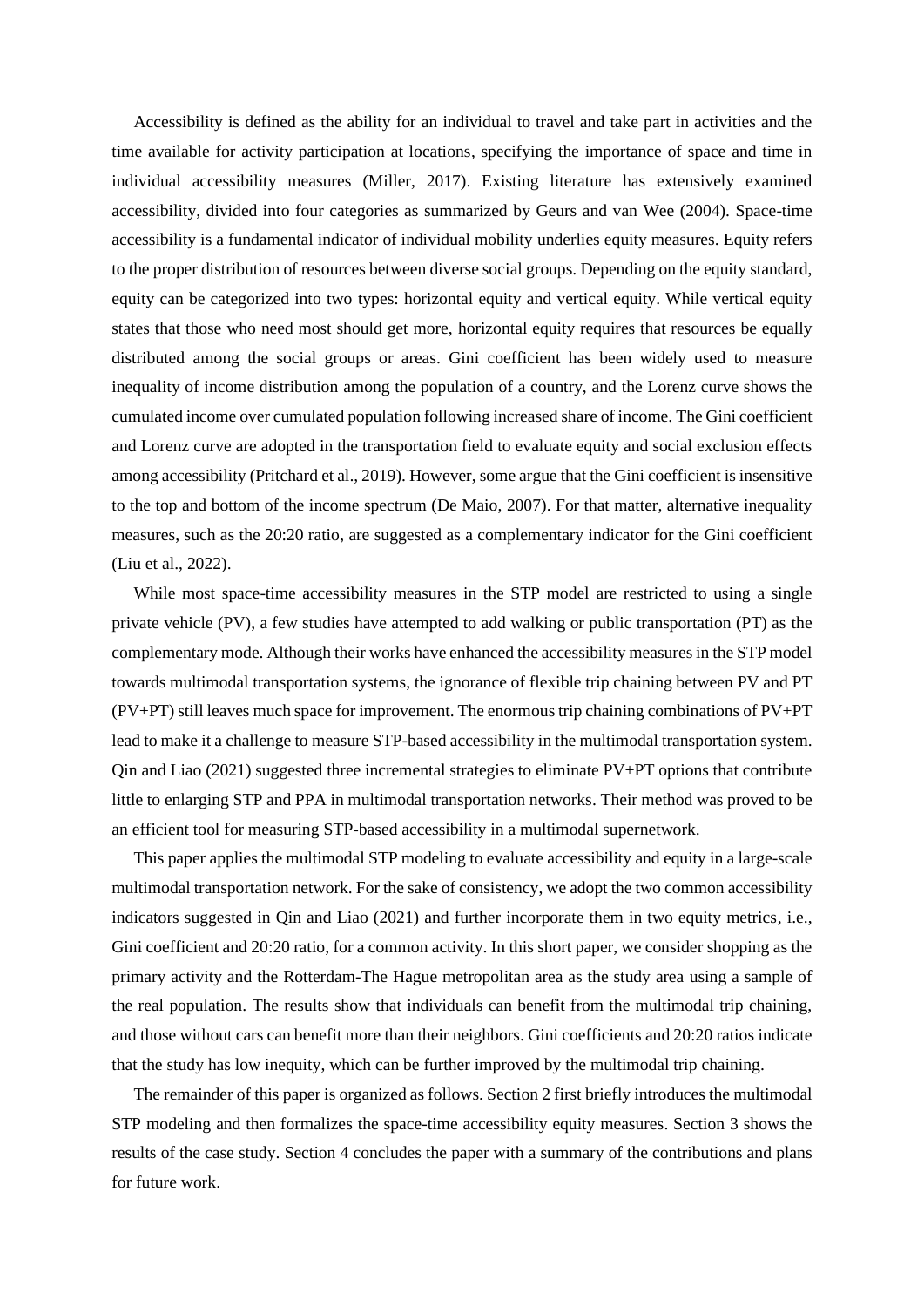### **2. METHODOLOGY**

In the first subsection, we briefly introduce the methods for eliminating the unpromising PV+PT trip chaining options for constructing STP in a multimodal transportation network represented as a multimodal supernetwork. The second subsection gives the formulations for two accessibility indicators and two equity metrics based on the STP modeling.

#### *2.1 STP modeling in multimodal supernetwork*

Supernetwork is an integration of different types of networks (Figure 1). Following Liao et al. ( 2013), the multimodal transportation network is classified into private vehicle network (PVN) and public transportation network (PTN). In the supernetwork modeling, every network is labeled with an activity state *s* (0: unconducted 1: conducted) and a vehicle state *p* showing if the car is using or parked at a parking location. Thus  $G_{sp}^{PT}$  and  $G_{sp}^{PV}$  represent the PTN and PVN, respectively, where PV is a set of private vehicles, e.g., PV= {bike, car}. The multimodal supernetwork is built by connecting the PTNs and PVNs across every possible combination of activity and vehicle state. Nodes in supernetworks represent physical locations in the real world. A node *n* in the supernetwork is associated with an activity state and a vehicle state as  $n|_{sp}^m$  where  $m \in \{PT, PV\}$ . Links in supernetworks are defined as transaction links, transition links, and travel links. The physical movements between nodes in the PVN and PTN are represented as travel links. Any feasible space-time path from origin  $h_0$  to destination  $h_1$  indicates individual movement to participate in the activity, where  $h_0$  and  $h_1$  are the anchor nodes for STP modeling.

The vast possibilities in PV and PT combinations make it infeasible to construct STP in the multimodal supernetwork. In the PV+PT trip chaining, the transfer between PV and PT requires a parking location for PV. Since each PT stop has a parking location nearby, the problem is limited to selecting promising PT stops in constructing STP.

Qin and Liao (2021) proposed three incremental strategies that can efficiently construct STP with little compromising the accuracy of accessibility measures. First, an upper bound PPA applying maximum travel speed delineates all potential PT stops. Three transport modes (bike, car, and PT) are considered at average maximum travel speeds following the relationship, as  $v_{\text{bike}} < v_{\text{PT}} < v_{\text{car}}$ . PT stops outside the PPA associated with the car are excluded in this step. Second, the study area is partitioned based on grids whose dimension depends on the average travel speed of PV to construct STP. PT stops in the same partitioned area are treated as competitors, and at most one PT stop is selected within the same area. Attractiveness and service buffer are two factors that influence the heuristic selection. Attractiveness is defined as the count of PT lines that goes through corresponding PT stops,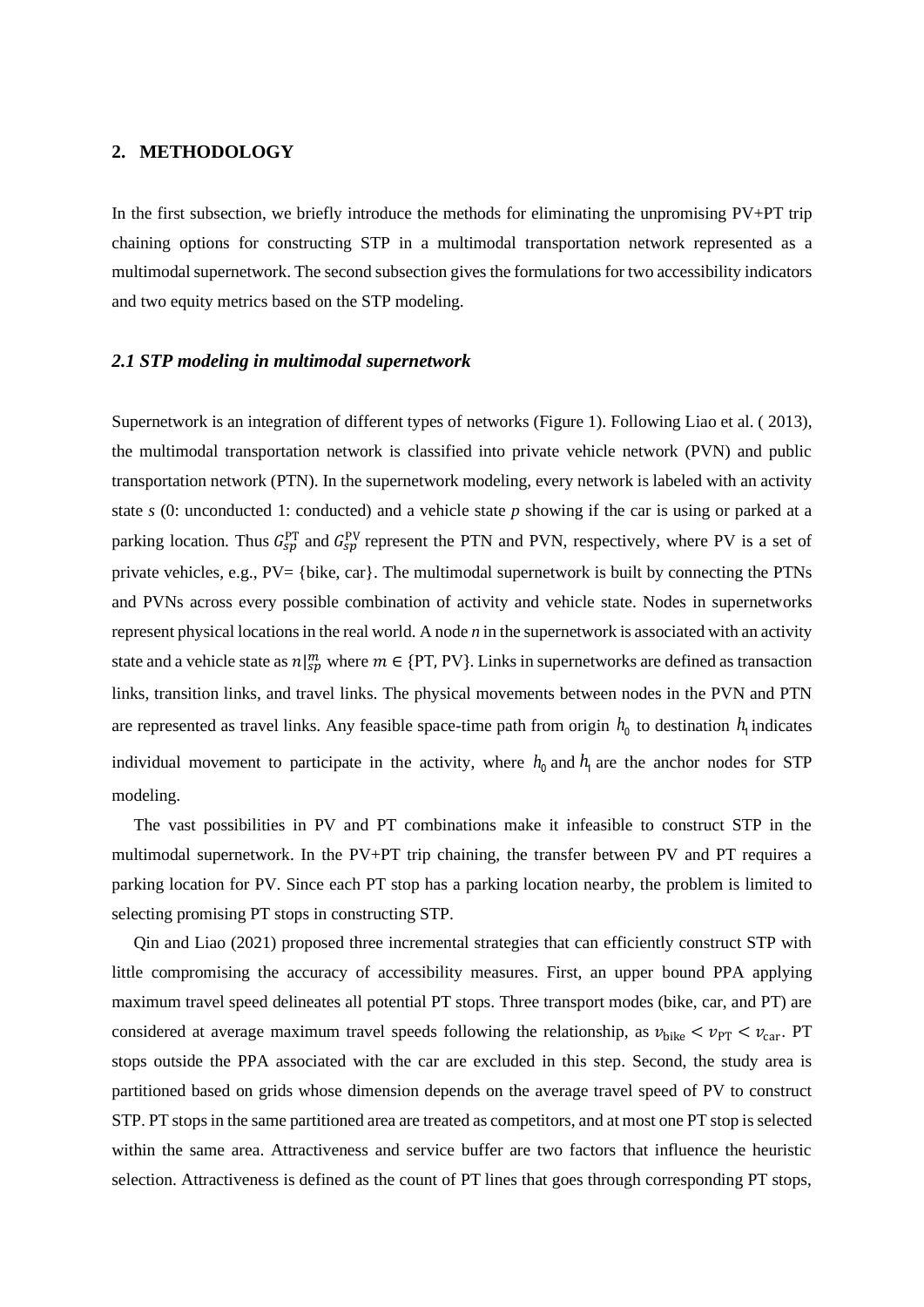and the service buffer is PT-stop centered and PV-dependent. All selected PT stops represent their partitioned areas and construct the multimodal STP together. Third, the selected PT stops are further pruned by the triangular inequalities, inspired by the Euclidean geometrical principles. With these strategies, only a compact but useful set of PT stops are selected for PV+PT trip chaining, with which the multimodal supernetwork is constructed, and an existing two-stage bidirectional search method (Liao, 2021) can delimit the STP and PPA.



**Figure 1** Multimodal supernetwork (Qin and Liao, 2021).

As a result, a node inside the STP must satisfy Eq. (1) as

$$
\tau(h_0, n|_{0p}^m) + d_a + \tau(h_1, n|_{1p}^m) \le t_B \tag{1}
$$

where  $\tau(\cdot, \cdot)$  is the travel time between two nodes in the supernetwork,  $d_a$  is the minimum activity duration,  $t<sub>B</sub>$  is the time budget. Eq. (1) can be solved by twice one-to-all shortest path searches from  $h_0$ and  $h_1$ , respectively.

#### *2.2 Space-time accessibility and equity*

This subsection gives the formulations of two accessibility indicators and two equity indicators based on STP accessibility. Based on Eq. (1), two accessibility indicators are applied in this study, i.e., *NAL* (number of accessible locations) and *AFT* (aggregate flexible time), which are formulated as

$$
NAL = \left| \{ n \}_{0p}^{m} | \tau(h_0, n|_{0p}^{m}) + d_a + \tau(h_1, n|_{1p}^{m}) \le t_B \} \right| \tag{2}
$$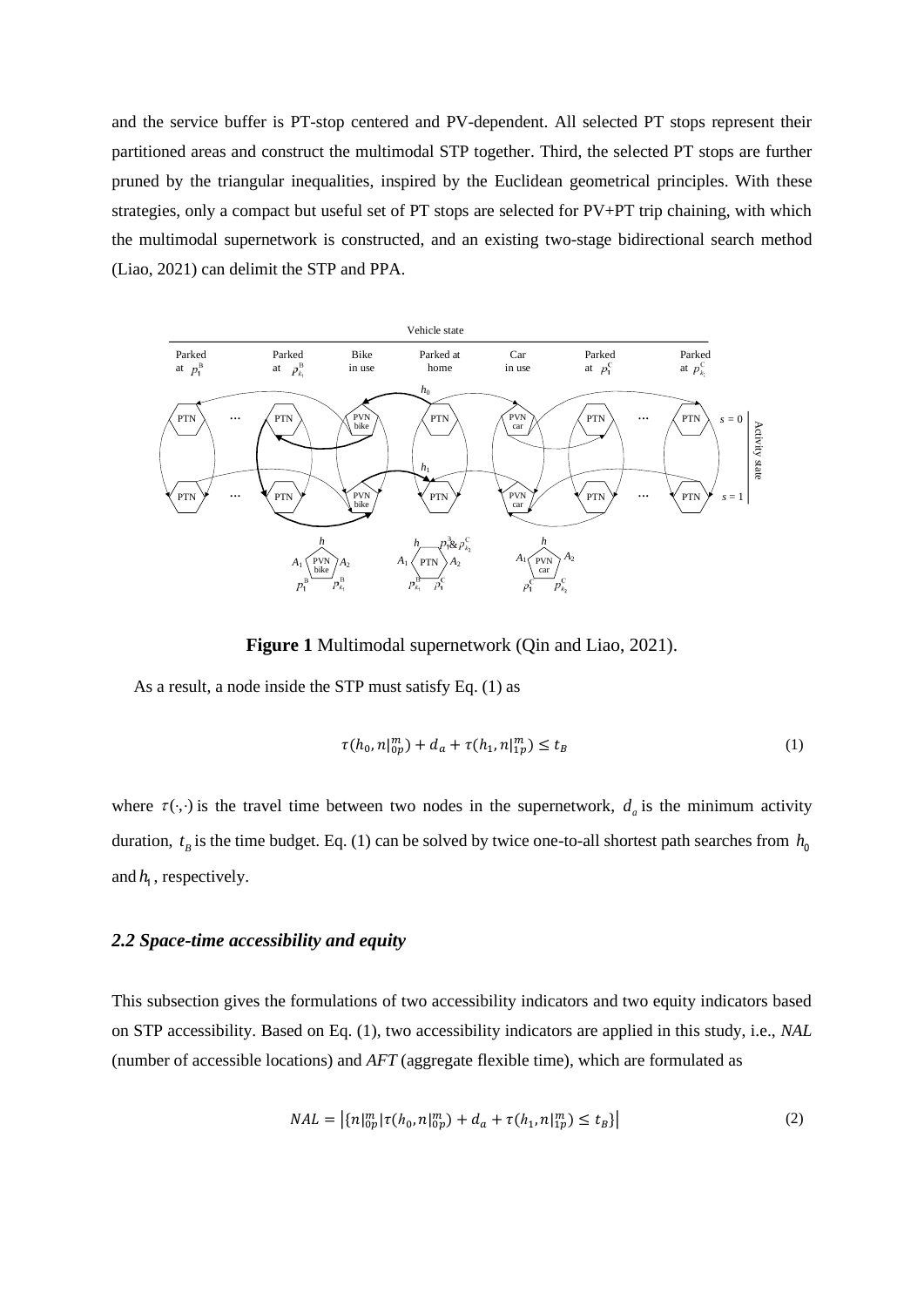$$
AFT = \sum_{n} \max_{p} (t_B - \tau(h_0, n|_{0p}^m) - d_a - \tau(h_1, n|_{1p}^m))
$$
\n(3)

where  $p$  is a parking location for the corresponding PV, and  $n$  is a location for the flexible activity.

Based on the accessibility indicators, two numeric equity metrics are used in this study, i.e., the Gini coefficient and the 20:20 ratio. Here, the Lorenz curve is a graphical analysis tool presenting the cumulative distribution of accessibility with population percentage. Gini coefficient is the numeric indicator of inequality got from the Lorenz curve ranging from 0 to 1. Consider  $(X_j, A_j)$  are the known points on the Lorenz curve with  $j = 0, \ldots, m$  where *m* is the number of sampled points, and are ordered by the increasing values of  $X_j(X_j < X_{j+1})$ .  $X_j$  is the cumulated proportion of the population with  $X_0$  $= 0$  and  $X_m = 1$ .  $A_j$  is the cumulated proportion of accessibility assumed by the bottom  $X_j$  of the people with  $A_0 = 0$  and  $A_m = 1$ . 20:20 ratio is obtained by dividing the accessibility of the richest 20% population by the poorest 20% population. They are formulated respectively as:

$$
G = 1 - \sum_{j=1}^{m} (X_j - X_{j-1})(A_j + A_{j-1})
$$
\n(4)

where G is the Gini coefficient using discrete points  $(X_j, A_j)$  on the Lorenz curve.

$$
R_k = \frac{\overline{A}_{k=20\%}}{\overline{A}_{k=20\%}}
$$
 (5)

where  $R_k$  is the 20:20 ratio for area *k*,  $A_k \overline{20\%}$  is the population-weighted average accessibility for the richest 20% population,  $A_{k-20\%}$  is the population-weighted average accessibility for the poorest 20% population. Gini coefficient is a summarized indicator that shows accessibility distribution across the entire population that is most sensitive to the groups in the middle. 20:20 ratios can reveal the inequality between the richest and the poorest population. Combining the Gini coefficient and 20:20 ratios can provide more detailed insights into inequity than using a single indicator.

## **3. RESULTS**

The study area covers Rotterdam, the Hauge, and their surrounding 21 municipalities (Figure 2). Over two million residents live in the study area. The road network was extracted from an open data source including 153,896 nodes and 341,522 edges with fixed average speeds for car <90, 70, 50, 30, 15>, for bike  $\langle 0, 20, 18, 15, 10 \rangle$ , and for walking  $\langle 0, 5, 5, 5 \rangle$  in km/h at five levels of road segments. The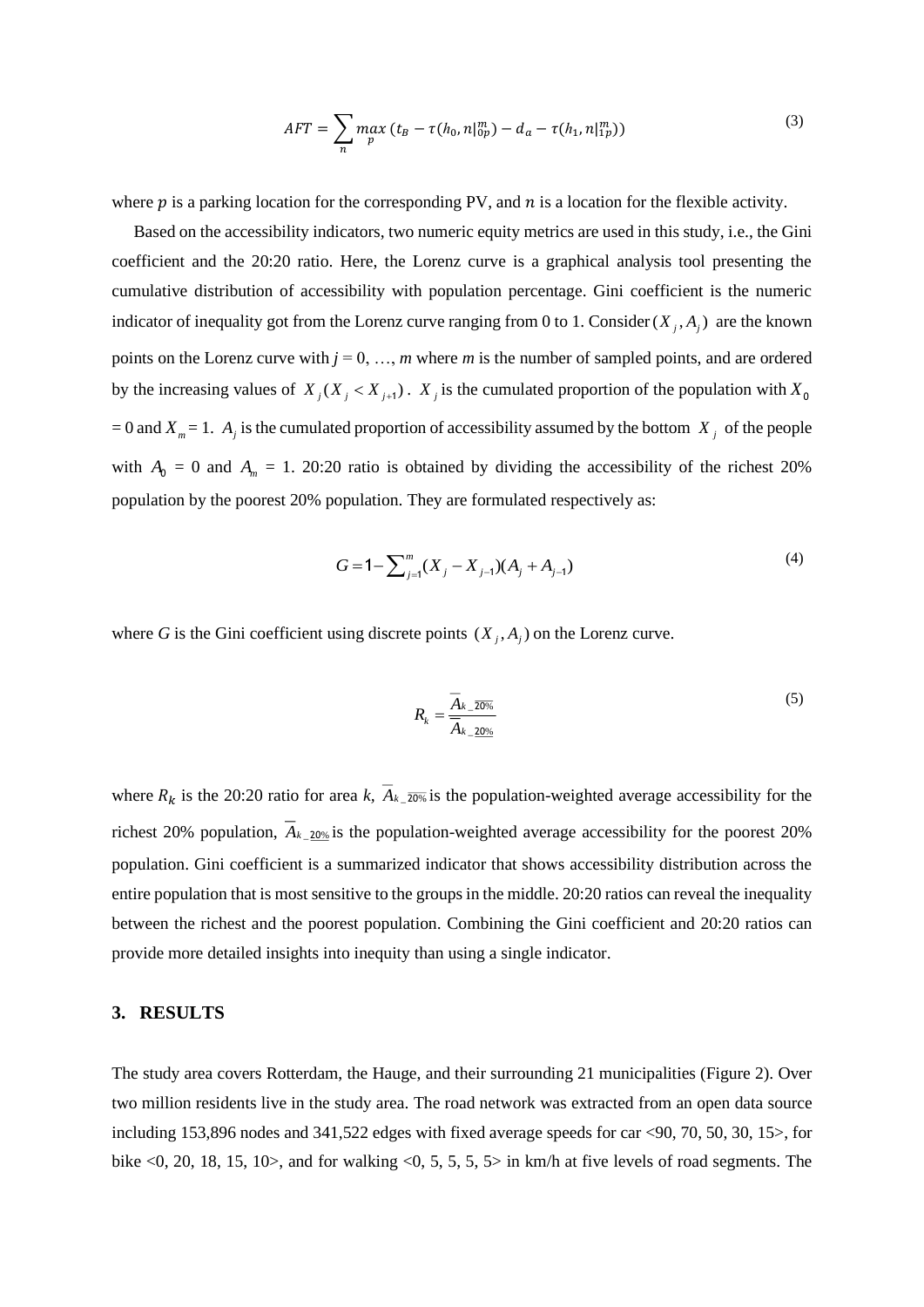PT timetable of a typical workday from 10 AM to 1 PM is selected, including 416,664 basic connections with 4758 PT stops (or stations). Each basic connection records trip ID, start stop, end stop, start time, and end time between two neighboring stops.



**Figure 2** Study area.

<span id="page-5-0"></span>Seven hundred thirty-eight locations identified from OpenStreetMap for shopping activity are unevenly distributed in the study area, and those within the same 4-digit postcode area are assumed at the geometrical center of the corresponding postcode area (Figure 2). Based on multimodal supernetwork, we measure STP-based accessibility for a sample of 23,764 individuals living in the study area according to OViN data. A fixed residential location is assigned as anchor nodes with a time budget of 3 hours and an activity duration of 45 minutes for each individual. The results and interpretations are shown below.

First, we compare the indicators *NAL* and *AFT* for each municipality using two PV only (bike and car) and three mode combinations (walk+PT, bike+PT, and car+PT). The study area covers 23 municipalities and will be ordered from 0 to 22 according to the indexes in [Figure 2.](#page-5-0)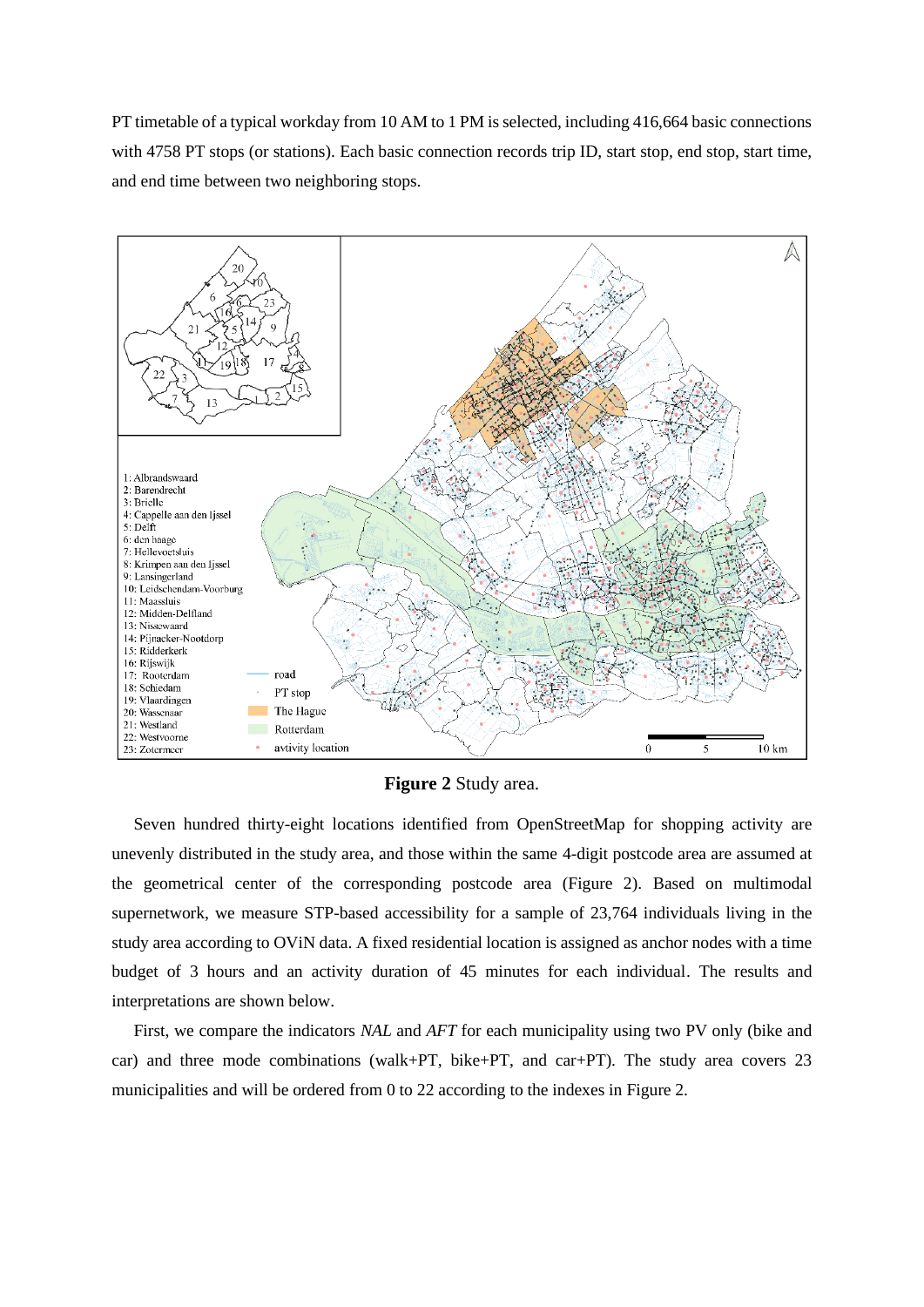

(a) *NAL*



(b) *AFT*

**Figure 3** Measurements of *NAL* and *AFT*.

<span id="page-6-0"></span>As shown in [Figure 3,](#page-6-0) individuals who live in most municipalities have the highest accessibility when traveling by car. People owning bikes have higher accessibility than those with no PVs (i.e., walk+PT). PT positively affects accessibility both in *NAL* and *AFT* when chained with a bike, while there is no added value when chained with a car. Based on *NAL* measurement, people who live in two small municipalities (Delft and Schiedam) have higher accessibility when traveling with bike+PT compared with the car. The results show Delft is a place friendly for the bike, as it has higher *NAL* and equal *AFT* accessibility than using the car.

Second, we conducted a t-test comparing people with and without a car based on the maximum accessibility among the five modes and mode combinations. Both *p* values for *NAL* and *AFT* are less than 0.001, showing that owning a car in the study area, in general, represents a significantly higher level of accessibility.

Third, we calculate the Gini coefficient of *NAL* and *AFT* of five transportation modes and mode combinations [\(Table 1\)](#page-7-0). While walk+PT has the highest Gini coefficients, the smaller Gini coefficients based on PVs show that PVs reduce the differences caused by the spatial separations. Gini coefficients based on the maximum accessibility show the level of inequality distribution of people's potential in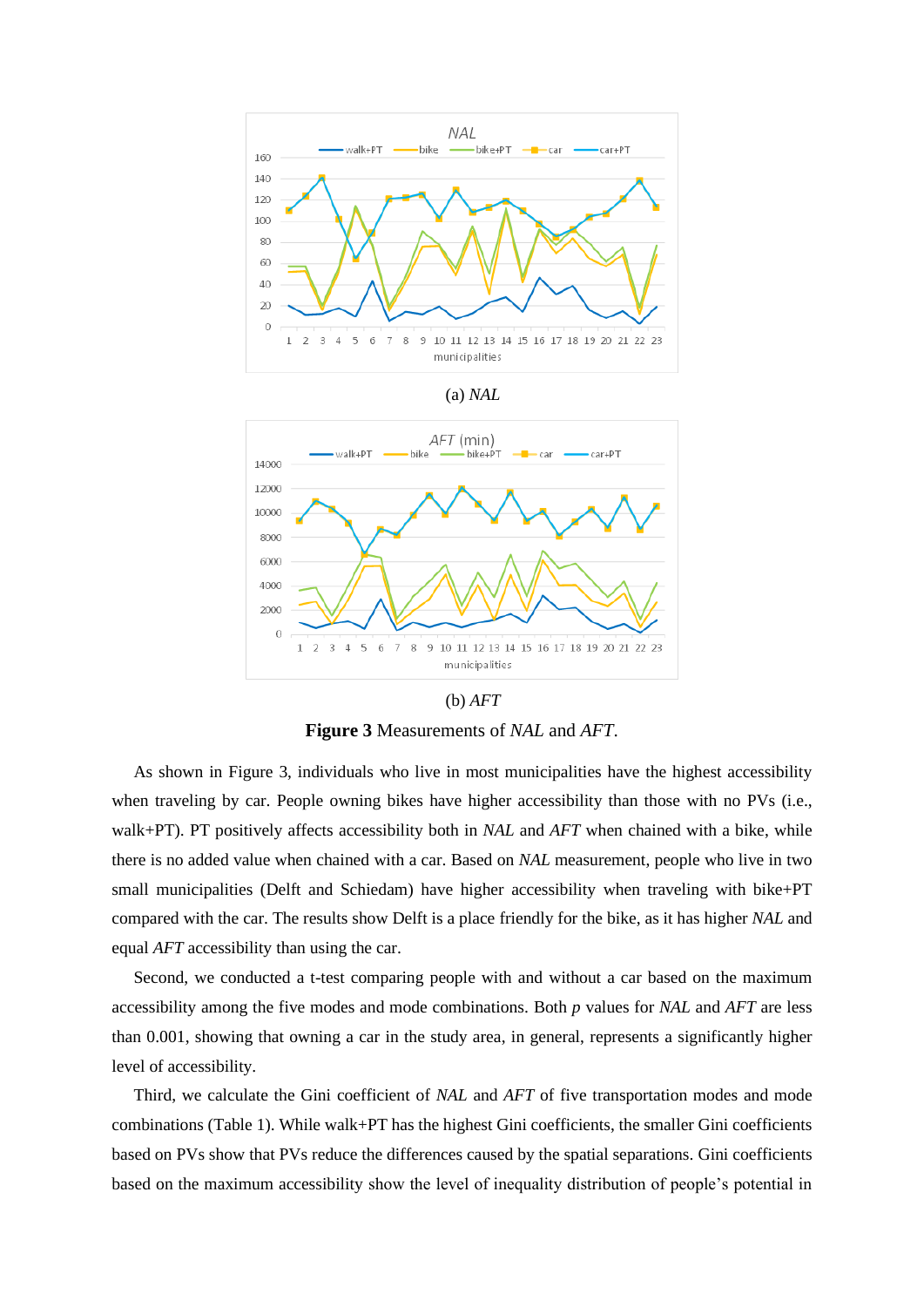moving. As the Gini coefficient based on maximum *NAL* and *AFT* are both less than the Gini coefficients obtained by cars, it can be concluded that multimodal transportation reduces the differences in accessibility disparity caused by car ownership.



**Figure 4** Lorenz curves based on maximum accessibility.



<span id="page-7-0"></span>**Figure 5** 20:20 ratios based on maximum accessibility (a) *NAL* (b) *AFT*.

**Table 1** Gini coefficients.

|                                   | walk+PT | bike                  | $bike+PT$ $Car$ |                 | $Car+PT$   Max, |        |
|-----------------------------------|---------|-----------------------|-----------------|-----------------|-----------------|--------|
| Gini coefficient $(NAL)$   0.3735 |         | $0.1633 \cdot 0.1528$ |                 | $0.3615$ 0.3603 |                 | 0.1410 |
| Gini coefficient $(AFT)$   0.4324 |         | 0.2230                | 0.1668          | $0.3909$ 0.3908 |                 | 0.2095 |

Fourth, we calculate the 20:20 ratios as a complementary metric of Gini coefficients showing the unequal distribution of accessibility between the richest 20% population and the poorest 20%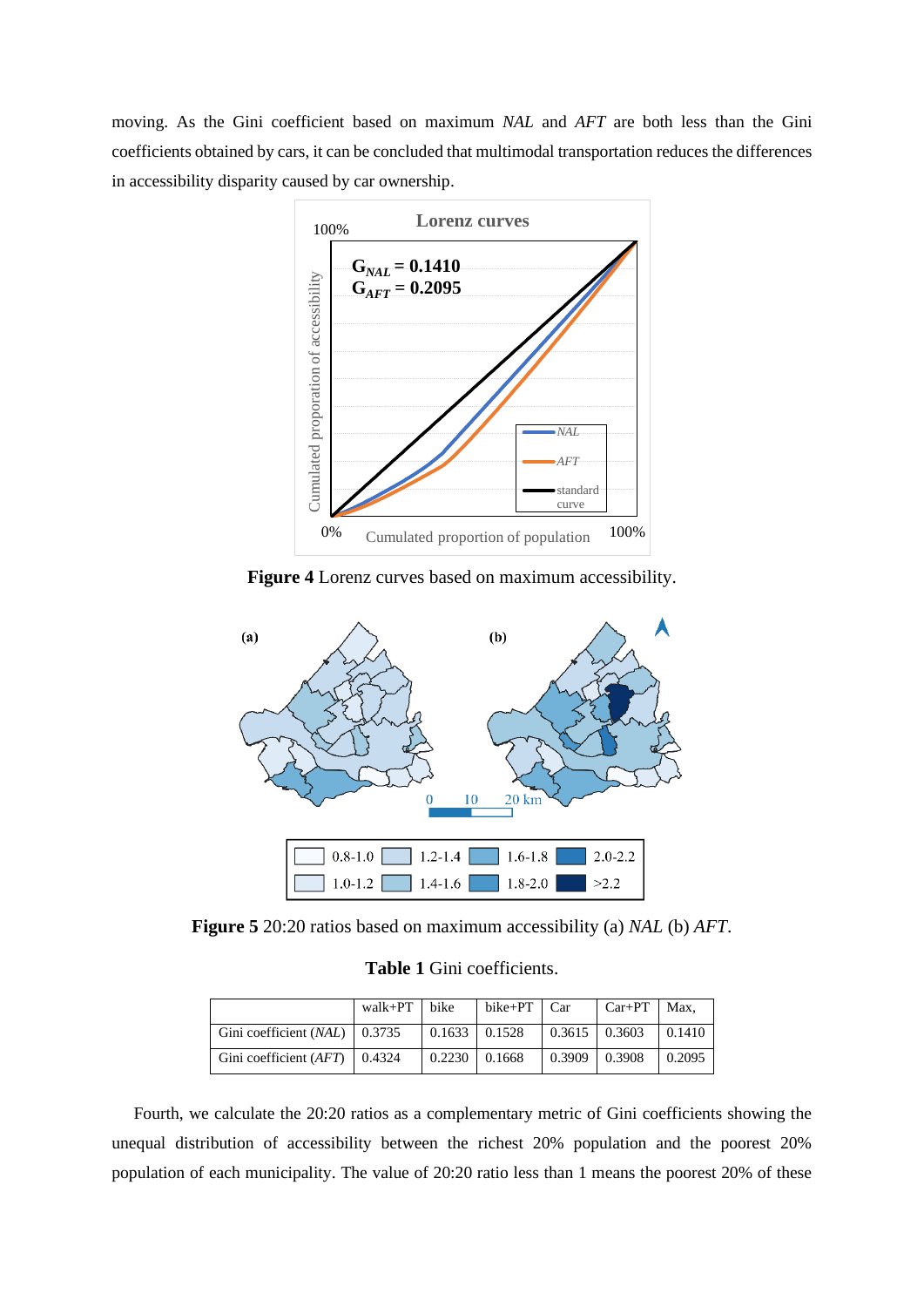areas have higher accessibility than the richest 20%, vice-versa. As shown in Figure 5(a) and (b), the 20:20 ratios of most municipalities fall between 1.0 to 2.2, meaning that the richest 20%, in general, have higher shopping accessibility over the poorest 20%. Nevertheless, the range of 20:20 ratios indicates that the gaps between the richest 20% and poorest 20% living in the same areas are small. Particularly, since the poorest 20% in Pijnacker-Nootdorp has no cars according to OViN data, this municipality has its largest gap between the richest 20% and poorest 20%. The ranges obtained from five modes and mode combinations separately fall into 1.0 to 5.90 without considering those poorest groups with zero accessibility. It can be concluded that multimodal trip chaining helps shrink the gaps between the richest 20% and the poorest 20% in the same area.

## **4. CONCLUSIONS**

This study focuses on measuring space-time accessibility and equity based on STP modeling in a largescale multimodal transportation network. We find that multimodal transportation positively affects accessibility improvements and inequity reductions. The results offer insights into urban and transportation planning and a tool for accessibility and equity measurement. Nevertheless, there are several interesting directions for the STP-based accessibility measures and equity evaluations, such as considering the dynamic travel time and monetary costs, which we will address in future works.

### **REFERENCES**

- De Maio, F.G., 2007. Income inequality measures. Journal of Epidemiology & amp; Community Health 61, 849–852.
- Geurs, K., van Wee, B., 2004. Accessibility evaluation of land-use and transport strategies: review and research directions. Journal of Transport Geography 12, 127–140.
- Lenntorp, B., 1976. Paths in space-time environments: a time-geographic study of movement possibilities of individuals. Lund Studies in Geography series B.
- Liao, F., 2021. Exact space–time prism of an activity program: bidirectional searches in multi-state supernetwork. International Journal of Geographical Information Science 35, 1975–2001.
- Liao, F., 2019. Space–time prism bounds of activity programs: a goal-directed search in multi-state supernetworks. International Journal of Geographical Information Science 33, 900–921.
- Liao, F., Arentze, T., Timmermans, H., 2013. Incorporating space–time constraints and activity-travel time profiles in a multi-state supernetwork approach to individual activity-travel scheduling. Transportation Research Part B: Methodological 55, 41–58.
- Liu, D., Kwan, M.-P., Huang, J., Kan, Z., Song, Y., Li, X., 2022. Analyzing income-based inequality in transit nodal accessibility. Travel Behaviour and Society 27, 57–64.